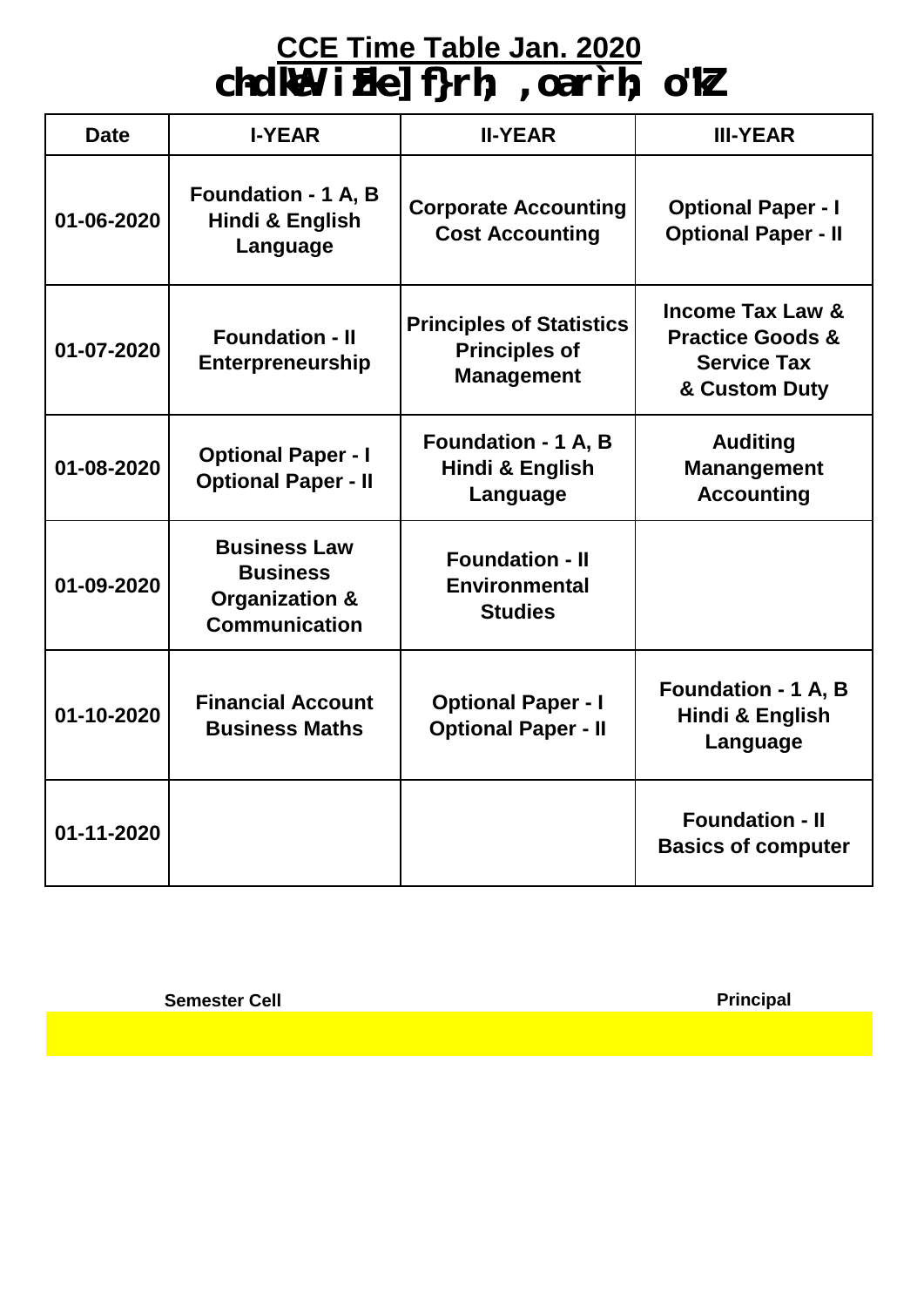#### **CCE Time Table Jan. - 2020**

**ch-,- izFke] f}rh; ,oa r`rh; o"kZ**

| <b>Date</b> | <b>I-YEAR</b>                                                                                                                                                                                                                                                                                                                                                                                                                                             | <b>II-YEAR</b>                                                                                     | <b>III-YEAR</b>                                                                        |
|-------------|-----------------------------------------------------------------------------------------------------------------------------------------------------------------------------------------------------------------------------------------------------------------------------------------------------------------------------------------------------------------------------------------------------------------------------------------------------------|----------------------------------------------------------------------------------------------------|----------------------------------------------------------------------------------------|
| 01-06-2020  | $\vee$ k/kkj i kB $\div$ de<br>fgUnh vký vaxth                                                                                                                                                                                                                                                                                                                                                                                                            | jktuhfr foKku<br>xg fokku<br>$fp = k$ , oa $fp = dyk$<br>uR;                                       | $let$ ' $kL =$<br>$\vee$ xsth I kfgR;<br>bfrgkl<br>eukfoKku<br>fgUnh I kfgR;<br>$m\nu$ |
| 01-07-2020  | $\vee$ k/kkj ikB $\div$ de<br>$m$   ferk                                                                                                                                                                                                                                                                                                                                                                                                                  | $let$ ' $kL =$<br>$\forall x$ sth I kfgR;<br>bfrgkl<br>eukfoKku<br>fgUnh I kfgR;<br>$mn\mathbf{i}$ | jktuhfr foKku<br>xg foKku<br>$fp = k$ , oa $fp = dyk$<br>uR;                           |
| 01-08-2020  | $let$ ' $kL =$<br>$\vee$ $\ltimes$ $\ltimes$ $\ltimes$ $\ltimes$ $\ltimes$ $\ltimes$ $\ltimes$ $\ltimes$ $\ltimes$ $\ltimes$ $\ltimes$ $\ltimes$ $\ltimes$ $\ltimes$ $\ltimes$ $\ltimes$ $\ltimes$ $\ltimes$ $\ltimes$ $\ltimes$ $\ltimes$ $\ltimes$ $\ltimes$ $\ltimes$ $\ltimes$ $\ltimes$ $\ltimes$ $\ltimes$ $\ltimes$ $\ltimes$ $\ltimes$ $\ltimes$ $\ltimes$ $\ltimes$ $\ltimes$ $\ltimes$<br>bfrgkl<br>eukfoKku<br>fgUnh I kfgR;<br>$mn\mathbf{I}$ | $\vee$ k/kkj ikB $\div$ de<br>$lk; k$ bj.k                                                         | $\vee$ FkZ kkL $=$<br>lildir<br>$\lfloor x \text{ hr} \text{ dB}$ , oa ok              |
| 01-09-2020  | $\vee$ FkZ kkL $=$<br>lidr<br>$l$ $\alpha$ hr d $B$ , oa ok                                                                                                                                                                                                                                                                                                                                                                                               | $\vee$ k/kkj i kB $\div$ de<br>fgUnh vký vasth                                                     |                                                                                        |
| 01-10-2020  | jktuhfr foKku<br>xg foKku<br>$fp = k$ , or $fp = dyk$<br>uR;                                                                                                                                                                                                                                                                                                                                                                                              | $\vee$ Fk $\ell$ kkL $=$<br>lidr<br>$ \star$ hr d $B$ , o $\circ$ ok                               | $\vee$ k/kkj i kB $\div$ de<br>$cfI d$ vkll $D$ dEI; $WI$                              |
| 01-11-2020  |                                                                                                                                                                                                                                                                                                                                                                                                                                                           |                                                                                                    | $\vee$ k/kkj i kB $\div$ de<br>fgUnh $\vee$ ký $\vee \times$ sth                       |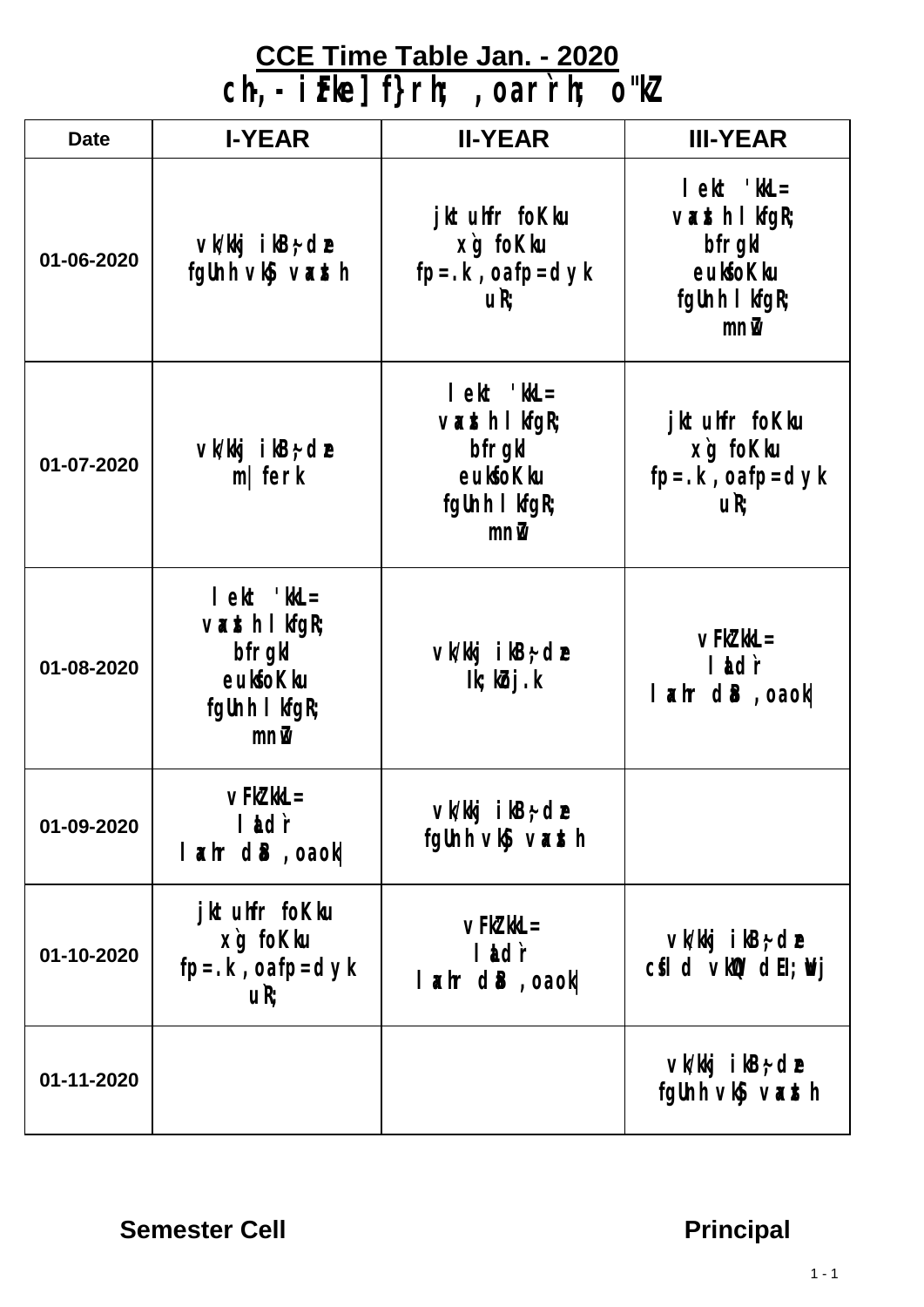## **CCE Time Table Jan. - 2020 ch-,p-,l-lh izFke] f}rh; ,oa r`rh; o"kZ**

| <b>Date</b>                                                      | <b>I-YEAR</b>                                                       | <b>II-YEAR</b>                                                                                        | <b>III-YEAR</b>                                                                 |
|------------------------------------------------------------------|---------------------------------------------------------------------|-------------------------------------------------------------------------------------------------------|---------------------------------------------------------------------------------|
| 01-06-2020                                                       | <b>Basic Nutrition</b><br><b>Textile &amp; Clothing</b>             | <b>Nutritional Biochemistry</b><br><b>Textile &amp; Clothing</b>                                      | <b>Foundation - II</b><br><b>Basics of Computer</b>                             |
| Foundation - 1 A, B<br>01-07-2020<br>Hindi & English<br>Language |                                                                     | <b>Early Childhood &amp; Chidhood</b><br><b>Education</b><br><b>Housing &amp; Interior decoration</b> | <b>Normal &amp; Therapeutic</b><br><b>Nutrition</b><br><b>Apparel Designing</b> |
| 01-08-2020                                                       | <b>Human Development</b><br><b>Resource Management</b>              | Foundation - 1 A, B<br>Hindi & English<br>Language                                                    | Adolescence & Adult hood.<br><b>House Hold Equipment</b>                        |
| 01-09-2020                                                       | <b>Foundation - II</b><br>Enterprenurship                           | <b>Extensions Communication</b><br><b>Job Oriented Course</b>                                         | <b>Extensions Communication</b><br><b>Job Oriented Course</b>                   |
| 01-10-2020                                                       | <b>Extention &amp;</b><br><b>Communication</b><br><b>Physiology</b> |                                                                                                       | Foundation - 1 A, B<br>Hindi & English<br>Language                              |
| 01-11-2020                                                       |                                                                     | <b>Foundation - II</b><br><b>Environmental Studies</b>                                                |                                                                                 |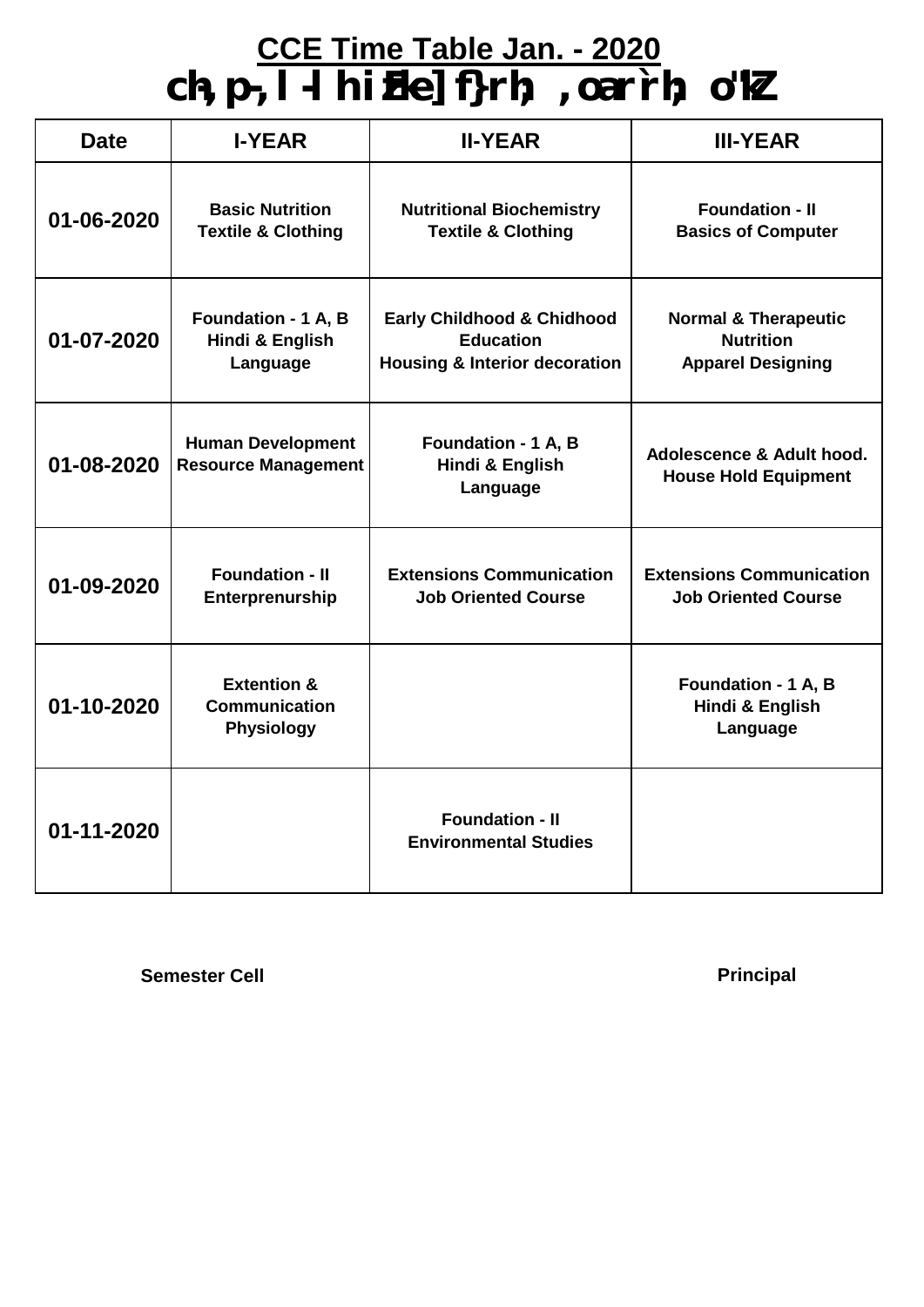#### **CCE Time Table Jan. 2020**

# **ch-,l-lh- izFke] f}rh; ,oa r`rh; o"kZ**

| <b>Date</b> | <b>I-YEAR</b>                                      |                                                    | <b>II-YEAR</b>                                                   |                                                           | <b>III-YEAR</b>                                     |                                                     |
|-------------|----------------------------------------------------|----------------------------------------------------|------------------------------------------------------------------|-----------------------------------------------------------|-----------------------------------------------------|-----------------------------------------------------|
|             | <b>Bio Group</b>                                   | <b>Maths Group</b>                                 | <b>Bio Group</b>                                                 | <b>Maths Group</b>                                        | <b>Bio Group</b>                                    | <b>Maths Group</b>                                  |
| 01-06-2020  | <b>Biochemistry, Botany,</b><br><b>Biotech</b>     | <b>Maths, Computer</b><br><b>Science</b>           | Zoology                                                          | <b>Physics</b>                                            | <b>Foundation - II</b><br><b>Basics of Computer</b> | <b>Foundation - II</b><br><b>Basics of Computer</b> |
| 01-07-2020  | Foundation - 1 A, B<br>Hindi & English<br>Language | Foundation - 1 A, B<br>Hindi & English<br>Language |                                                                  |                                                           | <b>Chemistry</b>                                    | <b>Chemistry</b>                                    |
| 01-08-2020  | Zoology                                            | <b>Physics</b>                                     | Foundation - 1 A, B<br>Hindi & English<br>Language               | Foundation - 1 A, B<br>Hindi & English<br>Language        | <b>Biochemistry,</b><br>Botany,<br><b>Biotech</b>   | Maths,<br><b>Computer Science</b>                   |
| 01-09-2020  | <b>Foundation - II</b><br>Enterprenurship          | <b>Foundation - II</b><br>Enterprenurship          | <b>Chemistry</b>                                                 | <b>Chemistry</b>                                          | <b>Zoology</b>                                      | <b>Physics</b>                                      |
| 01-10-2020  | <b>Chemistry</b>                                   | <b>Chemistry</b>                                   | <b>Biochemistry,</b><br>Botany,<br><b>Biotech</b>                | Maths,<br><b>Computer Science</b>                         | Foundation - 1 A, B<br>Hindi & English<br>Language  | Foundation - 1 A, B<br>Hindi & English<br>Language  |
| 01-11-2020  |                                                    |                                                    | <b>Foundation - II</b><br><b>Environmental</b><br><b>Studies</b> | <b>Foundation - II</b><br>Environmental<br><b>Studies</b> |                                                     |                                                     |

Semester Cell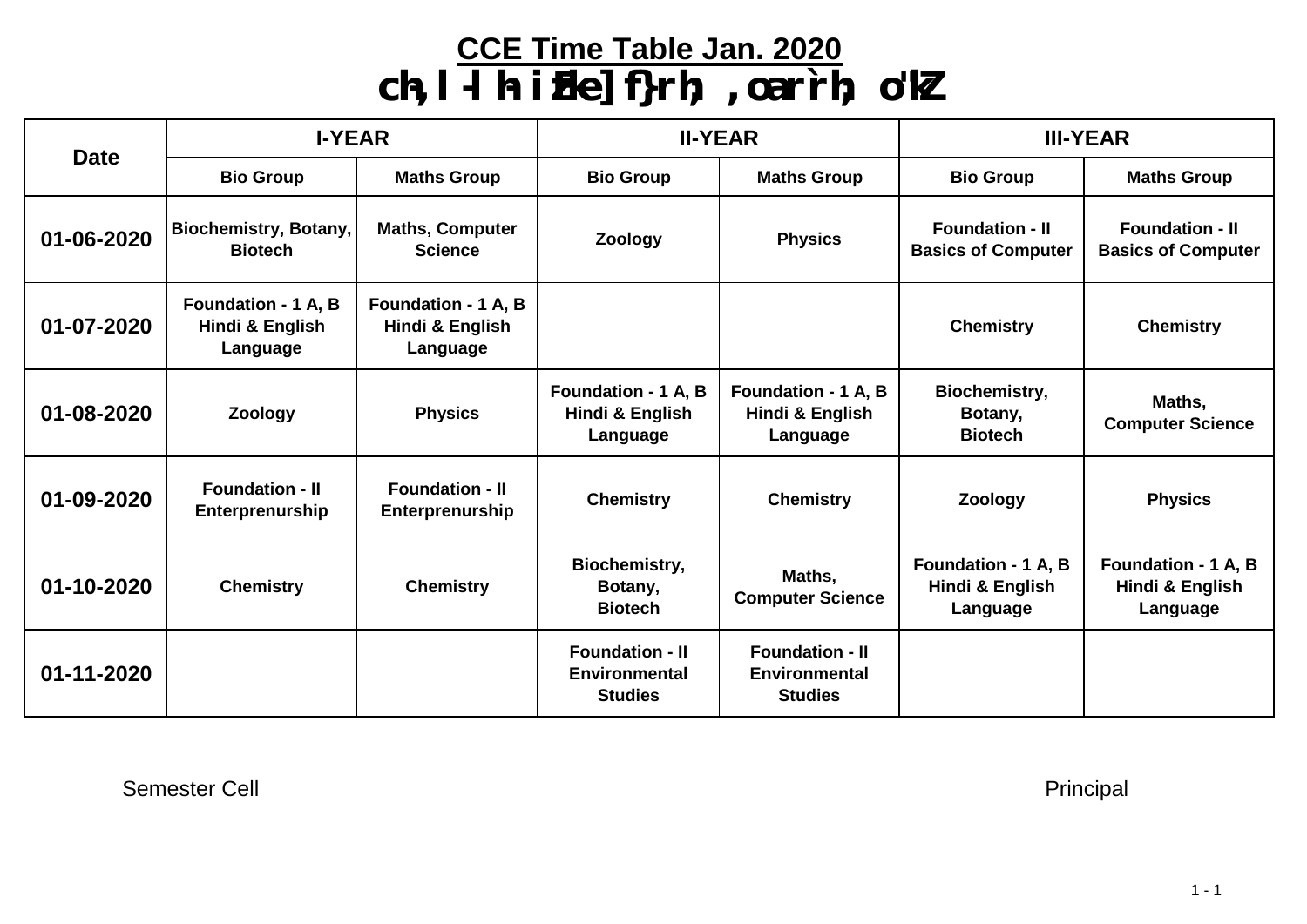#### **CCE Time Table Feb. 2021**

**ch-dkWe- izFke] f}rh; ,oa r`rh; o"kZ**

| <b>Date</b> | <b>I-YEAR</b>                                                                               | <b>II-YEAR</b>                                                               | <b>III-YEAR</b>                                                                                   |
|-------------|---------------------------------------------------------------------------------------------|------------------------------------------------------------------------------|---------------------------------------------------------------------------------------------------|
| 08-02-2021  | <b>Foundation - 1 A, B</b><br>Hindi & English<br>Language                                   | <b>Corporate Accounting</b><br><b>Cost Accounting</b>                        | <b>Optional Paper - I</b><br><b>Optional Paper - II</b>                                           |
| 09-02-2021  | <b>Foundation - II</b><br><b>Enterpreneurship</b>                                           | <b>Principles of Statistics</b><br><b>Principles of</b><br><b>Management</b> | <b>Income Tax Law &amp;</b><br><b>Practice Goods &amp;</b><br><b>Service Tax</b><br>& Custom Duty |
| 10-02-2021  | <b>Optional Paper - I</b><br><b>Optional Paper - II</b>                                     | <b>Foundation - 1 A, B</b><br><b>Hindi &amp; English</b><br>Language         | <b>Auditing</b><br><b>Manangement</b><br><b>Accounting</b>                                        |
| 11-02-2021  | <b>Business Law</b><br><b>Business</b><br><b>Organization &amp;</b><br><b>Communication</b> | <b>Foundation - II</b><br><b>Environmental</b><br><b>Studies</b>             |                                                                                                   |
| 12-02-2021  | <b>Financial Account</b><br><b>Business Maths</b>                                           | <b>Optional Paper - I</b><br><b>Optional Paper - II</b>                      | Foundation - 1 A, B<br>Hindi & English<br>Language                                                |
| 13-02-2021  |                                                                                             |                                                                              | <b>Foundation - II</b><br><b>Basics of computer</b>                                               |

**Semester Cell**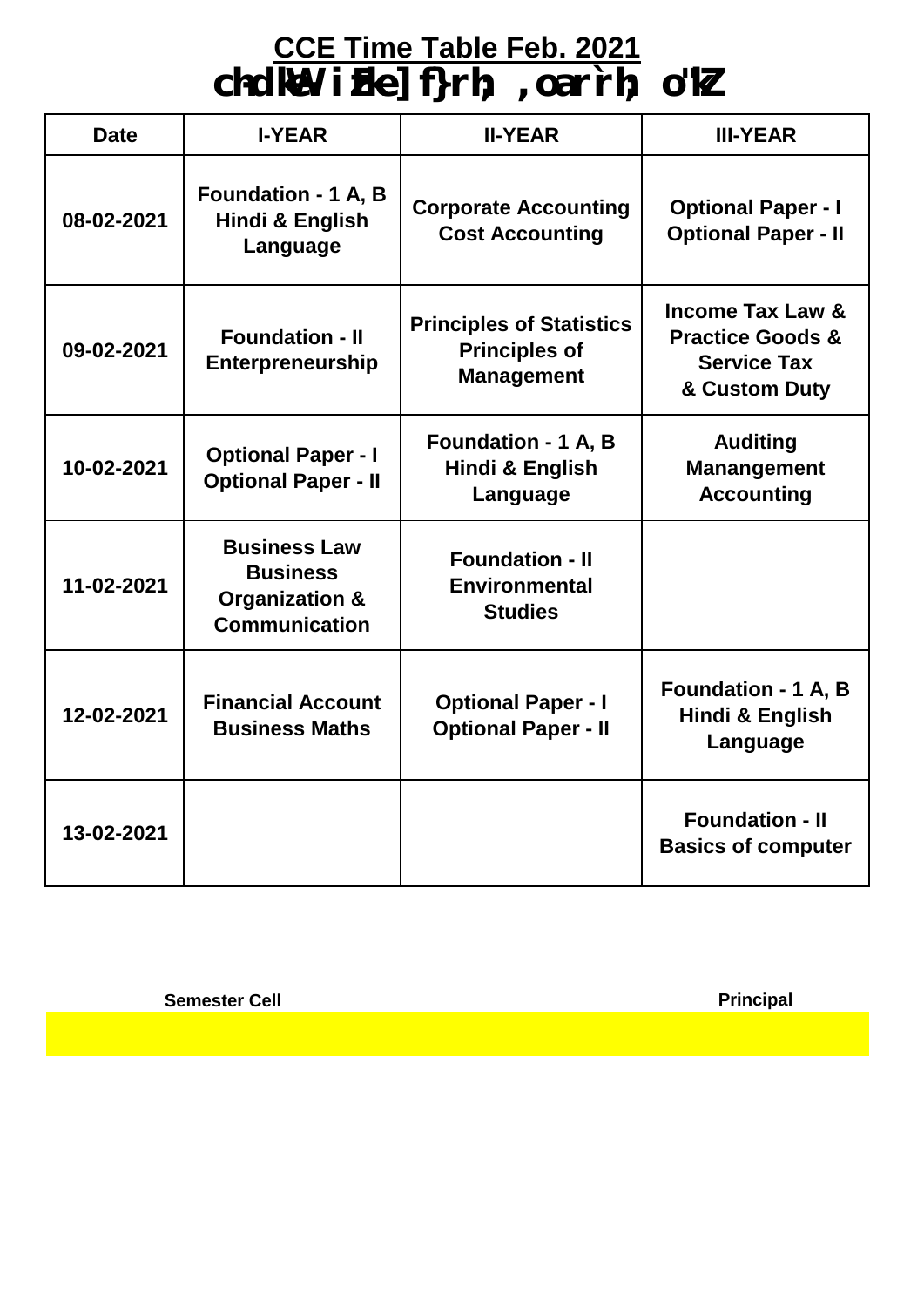#### **CCE Time Table Feb. 2021**

**ch-,- izFke] f}rh; ,oa r`rh; o"kZ**

| <b>Date</b> | <b>I-YEAR</b>                                                                                                                                                                                                                                                                                                                                                                                                                                     | <b>II-YEAR</b>                                                                                                                                                                                                                                                                                                                                                                                                                                    | <b>III-YEAR</b>                                                                        |
|-------------|---------------------------------------------------------------------------------------------------------------------------------------------------------------------------------------------------------------------------------------------------------------------------------------------------------------------------------------------------------------------------------------------------------------------------------------------------|---------------------------------------------------------------------------------------------------------------------------------------------------------------------------------------------------------------------------------------------------------------------------------------------------------------------------------------------------------------------------------------------------------------------------------------------------|----------------------------------------------------------------------------------------|
| 08-02-2021  | $\vee$ k/kkj ikB $\div$ de<br>fgUnh vký vaxsth                                                                                                                                                                                                                                                                                                                                                                                                    | jktuhfr foKku<br>xg foKku<br>$fp = k$ , oa $fp = dyk$<br>UR <sub>i</sub>                                                                                                                                                                                                                                                                                                                                                                          | $let$ ' $kL =$<br>$\vee$ xsth I kfgR;<br>bfrgkl<br>eukfoKku<br>fgUnh I kfgR;<br>mn     |
| 09-02-2021  | $\vee$ k/kkj ikB $\div$ de<br>$m$   ferk                                                                                                                                                                                                                                                                                                                                                                                                          | $let$ ' $kL =$<br>$\vee$ $\ltimes$ $\ltimes$ $\ltimes$ $\ltimes$ $\ltimes$ $\ltimes$ $\ltimes$ $\ltimes$ $\ltimes$ $\ltimes$ $\ltimes$ $\ltimes$ $\ltimes$ $\ltimes$ $\ltimes$ $\ltimes$ $\ltimes$ $\ltimes$ $\ltimes$ $\ltimes$ $\ltimes$ $\ltimes$ $\ltimes$ $\ltimes$ $\ltimes$ $\ltimes$ $\ltimes$ $\ltimes$ $\ltimes$ $\ltimes$ $\ltimes$ $\ltimes$ $\ltimes$ $\ltimes$ $\ltimes$ $\ltimes$<br>bfrgkl<br>eukfoKku<br>fgUnh I kfgR;<br>$m\nu$ | jktuhfr foKku<br>xg foKku<br>$fp = . k$ , oa $fp = dyk$<br>uR;                         |
| 10-02-2021  | $let$ ' $kL =$<br>$\vee$ $\ltimes$ $\ltimes$ $\ltimes$ $\ltimes$ $\ltimes$ $\ltimes$ $\ltimes$ $\ltimes$ $\ltimes$ $\ltimes$ $\ltimes$ $\ltimes$ $\ltimes$ $\ltimes$ $\ltimes$ $\ltimes$ $\ltimes$ $\ltimes$ $\ltimes$ $\ltimes$ $\ltimes$ $\ltimes$ $\ltimes$ $\ltimes$ $\ltimes$ $\ltimes$ $\ltimes$ $\ltimes$ $\ltimes$ $\ltimes$ $\ltimes$ $\ltimes$ $\ltimes$ $\ltimes$ $\ltimes$ $\ltimes$<br>bfrgkl<br>eukfoKku<br>fgUnh I kfgR;<br>$m\nu$ | $\vee$ k/kkj i kB $\div$ de<br>$lk; k$ bj.k                                                                                                                                                                                                                                                                                                                                                                                                       | $\vee$ FkZ kkL $=$<br>lidr<br>$ \star\rangle$ hr d $ \star\rangle$ , o $ \star\rangle$ |
| 11-02-2021  | $\vee$ FkZ kkL $=$<br>lidr<br>$  x \text{ hr}$ d $  B$ , o $  x  $                                                                                                                                                                                                                                                                                                                                                                                | $\vee$ k/kkj i kB $\div$ de<br>fgUnh vký vaxsth                                                                                                                                                                                                                                                                                                                                                                                                   |                                                                                        |
| 12-02-2021  | jktuhfr foKku<br>xg foKku<br>$fp = k$ , oa $fp = dyk$<br>uR;                                                                                                                                                                                                                                                                                                                                                                                      | $\vee$ FkZ kkL $=$<br>lildir<br> axhrdB,oaok                                                                                                                                                                                                                                                                                                                                                                                                      | $\vee$ k/kkj i kB $\div$ de<br>$cfI$ d $vkID$ dEI; $N$ j                               |
| 13-02-2021  |                                                                                                                                                                                                                                                                                                                                                                                                                                                   |                                                                                                                                                                                                                                                                                                                                                                                                                                                   | $\vee$ k/kkj i kB $\div$ de<br>fgUnh vký vasth                                         |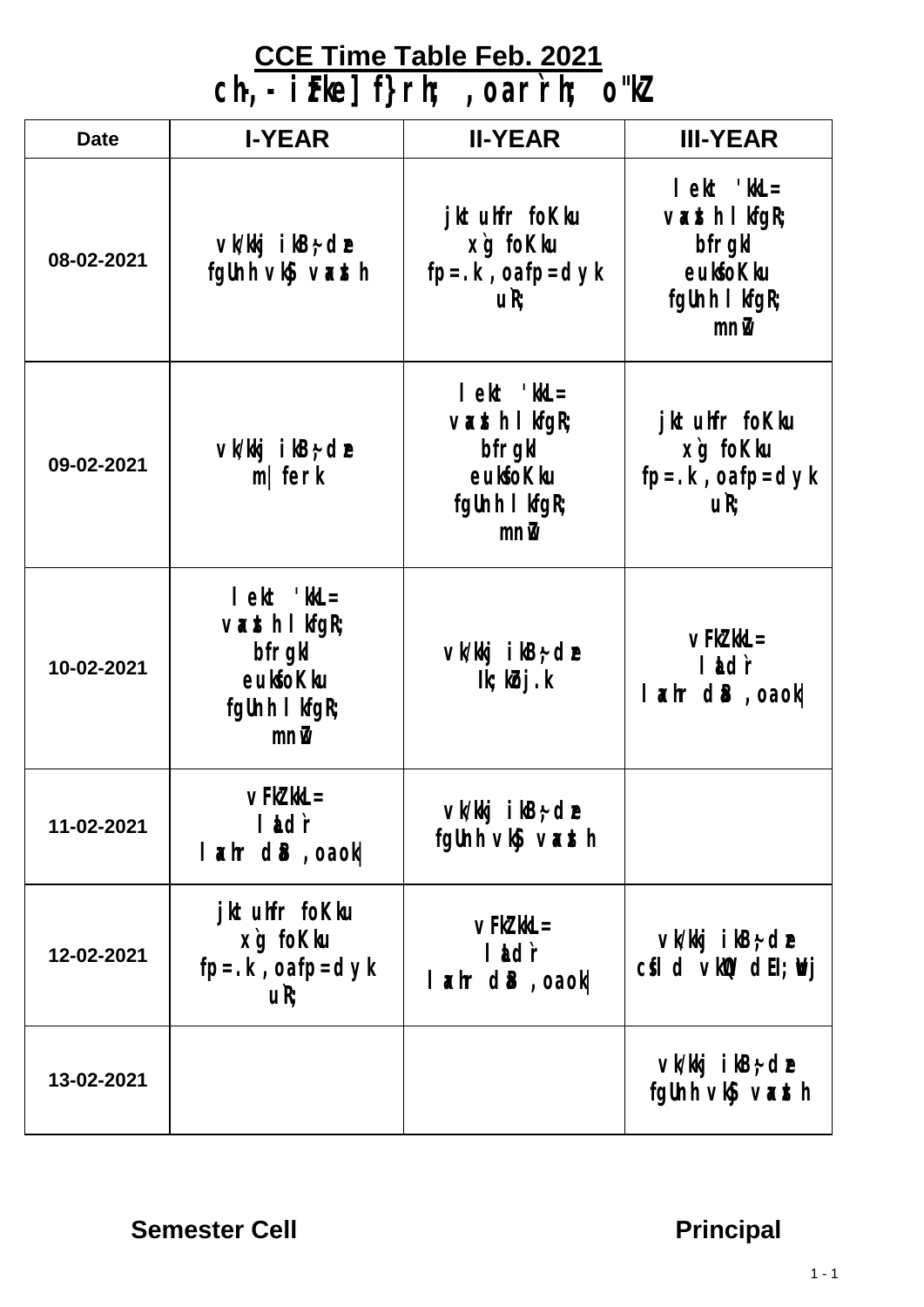## **CCE Time Table Feb. 2021 ch-,p-,l-lh izFke] f}rh; ,oa r`rh; o"kZ**

| <b>Date</b>                                                      | <b>I-YEAR</b>                                                       | <b>II-YEAR</b>                                                                                        | <b>III-YEAR</b>                                                                 |
|------------------------------------------------------------------|---------------------------------------------------------------------|-------------------------------------------------------------------------------------------------------|---------------------------------------------------------------------------------|
| 08-02-2021                                                       | <b>Basic Nutrition</b><br><b>Textile &amp; Clothing</b>             | <b>Nutritional Biochemistry</b><br><b>Textile &amp; Clothing</b>                                      | <b>Foundation - II</b><br><b>Basics of Computer</b>                             |
| Foundation - 1 A, B<br>09-02-2021<br>Hindi & English<br>Language |                                                                     | <b>Early Childhood &amp; Chidhood</b><br><b>Education</b><br><b>Housing &amp; Interior decoration</b> | <b>Normal &amp; Therapeutic</b><br><b>Nutrition</b><br><b>Apparel Designing</b> |
| 10-02-2021                                                       | <b>Human Development</b><br><b>Resource Management</b>              | Foundation - 1 A, B<br>Hindi & English<br>Language                                                    | Adolescence & Adult hood.<br><b>House Hold Equipment</b>                        |
| 11-02-2021                                                       | <b>Foundation - II</b><br>Enterprenurship                           | <b>Extensions Communication</b><br><b>Job Oriented Course</b>                                         | <b>Extensions Communication</b><br><b>Job Oriented Course</b>                   |
| 12-02-2021                                                       | <b>Extention &amp;</b><br><b>Communication</b><br><b>Physiology</b> |                                                                                                       | Foundation - 1 A, B<br>Hindi & English<br>Language                              |
| 13-02-2021                                                       |                                                                     | <b>Foundation - II</b><br><b>Environmental Studies</b>                                                |                                                                                 |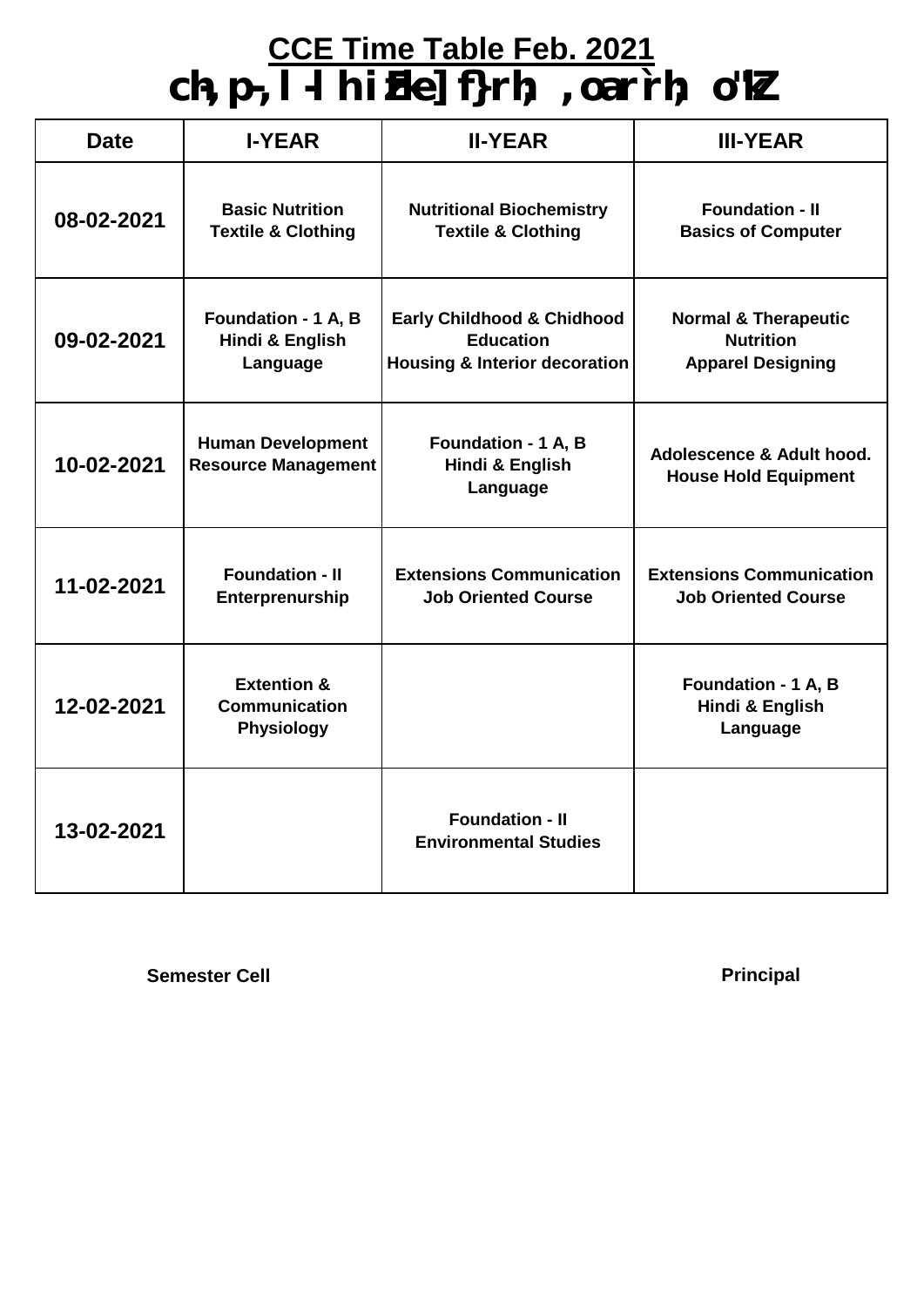#### **CCE Time Table Feb. 2021**

# **ch-,l-lh- izFke] f}rh; ,oa r`rh; o"kZ**

| <b>Date</b> | <b>I-YEAR</b>                                      |                                                    | <b>II-YEAR</b>                                                   |                                                                  | <b>III-YEAR</b>                                     |                                                     |
|-------------|----------------------------------------------------|----------------------------------------------------|------------------------------------------------------------------|------------------------------------------------------------------|-----------------------------------------------------|-----------------------------------------------------|
|             | <b>Bio Group</b>                                   | <b>Maths Group</b>                                 | <b>Bio Group</b>                                                 | <b>Maths Group</b>                                               | <b>Bio Group</b>                                    | <b>Maths Group</b>                                  |
| 08-02-2021  | Biochemistry, Botany,<br><b>Biotech</b>            | <b>Maths, Computer</b><br><b>Science</b>           | <b>Zoology</b>                                                   | <b>Physics</b>                                                   | <b>Foundation - II</b><br><b>Basics of Computer</b> | <b>Foundation - II</b><br><b>Basics of Computer</b> |
| 09-02-2021  | Foundation - 1 A, B<br>Hindi & English<br>Language | Foundation - 1 A, B<br>Hindi & English<br>Language |                                                                  |                                                                  | <b>Chemistry</b>                                    | <b>Chemistry</b>                                    |
| 10-02-2021  | <b>Zoology</b>                                     | <b>Physics</b>                                     | Foundation - 1 A, B<br>Hindi & English<br>Language               | Foundation - 1 A, B<br>Hindi & English<br>Language               | Biochemistry,<br>Botany,<br><b>Biotech</b>          | Maths,<br><b>Computer Science</b>                   |
| 11-02-2021  | <b>Foundation - II</b><br>Enterprenurship          | <b>Foundation - II</b><br>Enterprenurship          | <b>Chemistry</b>                                                 | <b>Chemistry</b>                                                 | Zoology                                             | <b>Physics</b>                                      |
| 12-02-2021  | <b>Chemistry</b>                                   | <b>Chemistry</b>                                   | <b>Biochemistry,</b><br>Botany,<br><b>Biotech</b>                | Maths,<br><b>Computer Science</b>                                | Foundation - 1 A, B<br>Hindi & English<br>Language  | Foundation - 1 A, B<br>Hindi & English<br>Language  |
| 13-02-2021  |                                                    |                                                    | <b>Foundation - II</b><br><b>Environmental</b><br><b>Studies</b> | <b>Foundation - II</b><br><b>Environmental</b><br><b>Studies</b> |                                                     |                                                     |

Semester Cell